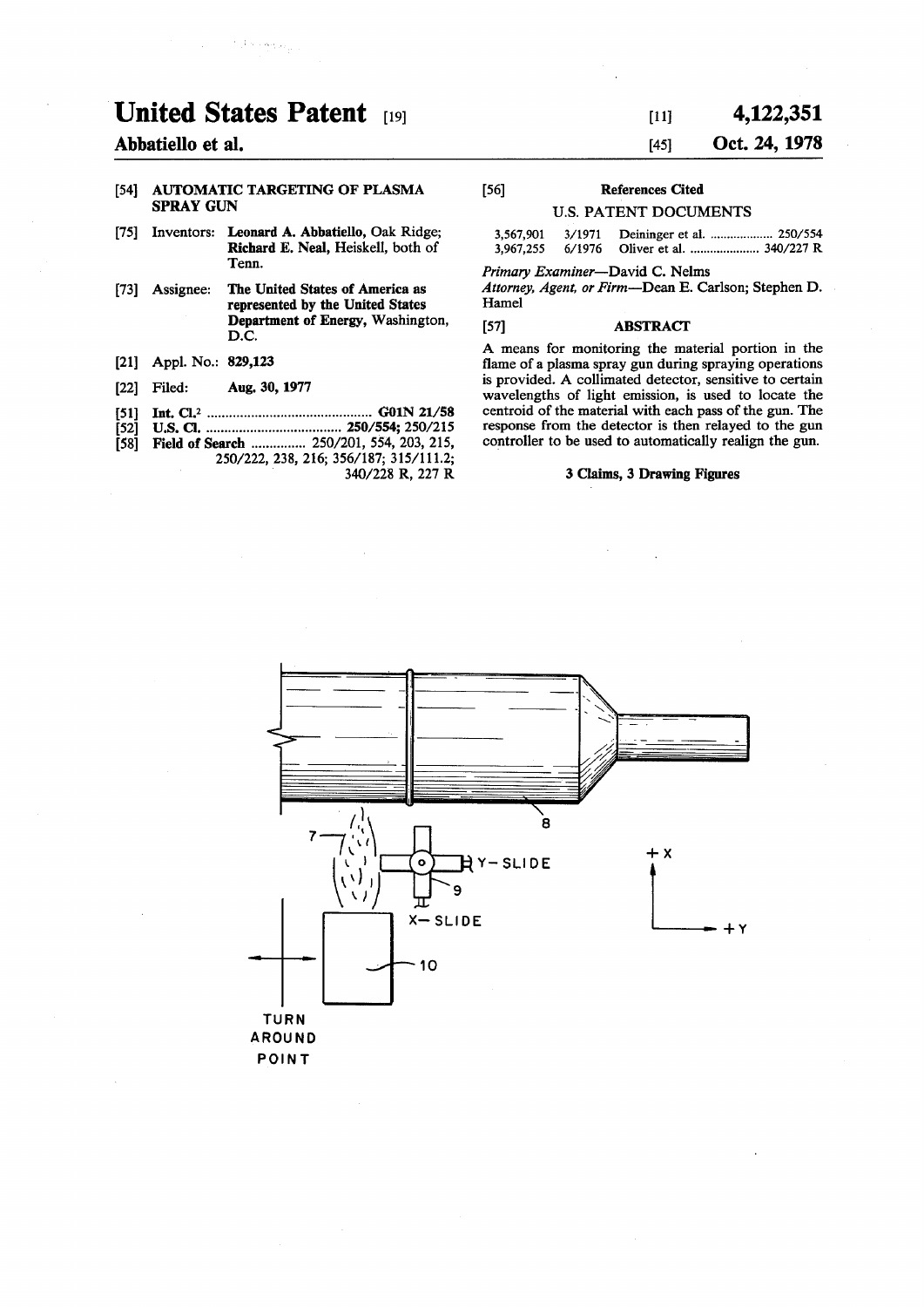**U.S. Patent** Oct. 24,1978 sheet 1 of 2 **4,122,351** 

 $\label{eq:2.1} \frac{1}{2} \left( \frac{1}{\sqrt{2}} \right) \left( \frac{1}{2} \right) \left( \frac{1}{2} \right) \left( \frac{1}{2} \right) \left( \frac{1}{2} \right) \left( \frac{1}{2} \right) \left( \frac{1}{2} \right) \left( \frac{1}{2} \right) \left( \frac{1}{2} \right) \left( \frac{1}{2} \right) \left( \frac{1}{2} \right) \left( \frac{1}{2} \right) \left( \frac{1}{2} \right) \left( \frac{1}{2} \right) \left( \frac{1}{2} \right) \left( \frac{$ 





**POIN T** 



*FTQ.2*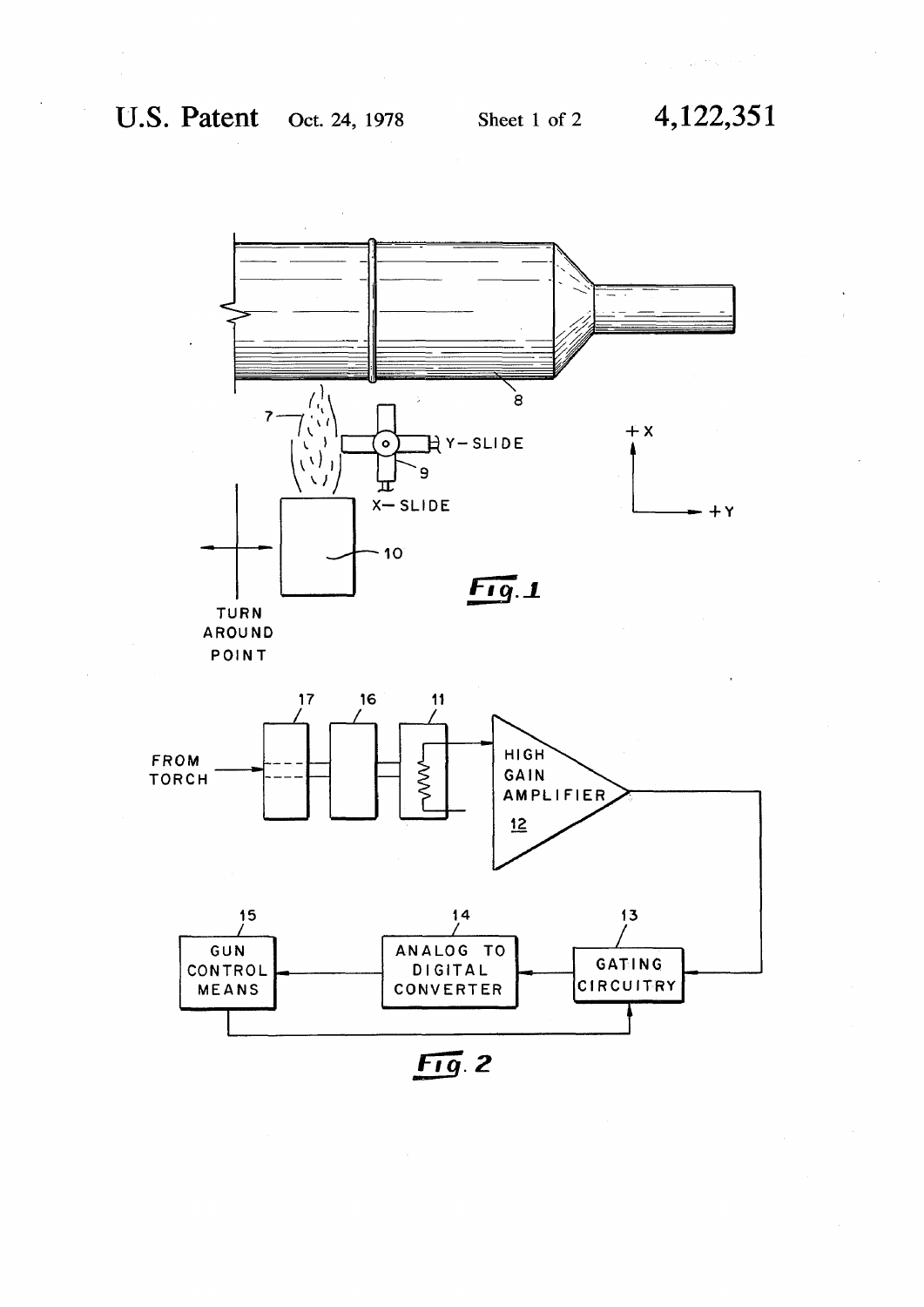**U.S. Patent Oct. 24, 1978** Sheet 2 of 2 4, 122, 351

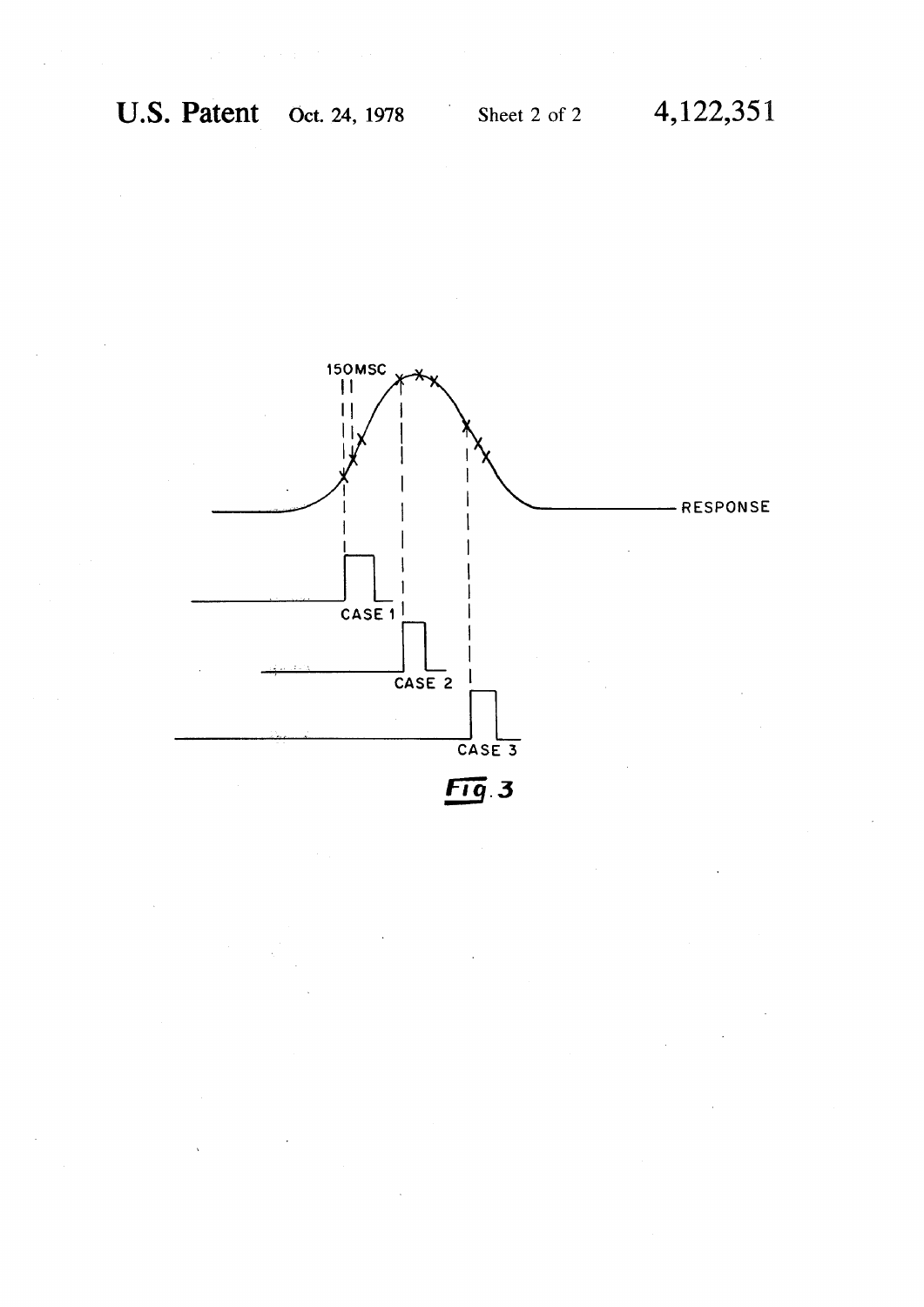## **AUTOMATIC TARGETING OF PLASMA SPRAY GUN**

## **BACKGROUND OF THE INVENTION**

**This invention was made in the course of, or under, a contract with the U.S. Energy Research and Development Administration.** 

**Plasma spraying is a method of material application ionized gas flame. Uniform coatings of these spray materials are applied to surfaces of revolution by operating the plasma gun under numerical contouring control at a**  fixed standoff from the surface. In regions where the  $_{15}$ **contour is changing, the uniformity of the coating is highly sensitive to misalignment of the gun. Therefore, to achieve a uniform layer, it is essential that the centroid of the material spot be located at the command**  spot at the proper time.

**In conventional plasma spraying, alignment is accomplished by directing the flame onto a graphite target at a known location and manually adjusting the gun for proper centering of the material spot before each operavides no in-process control, it is very time consuming, and it requires frequent process interruption.** 

**Thus, there exists a need for a system wherein the material pattern of the gun can be monitored during actual spraying operations and corrections in pattern** 30 **location can be made without interrupting the spraying process. The present invention was conceived to meet this need in a manner to be described hereinbelow.** 

## **SUMMARY OF THE INVENTION<sup>3</sup> <sup>5</sup>**

**It is the object of the present invention to provide a system for monitoring the material pattern of a plasma spray gun during the operation thereof and utilizing such for effecting the necessary corrections in the pattern location to thus provide a uniform coating upon a<sup>4</sup> <sup>0</sup> part being coated without interrupting the spraying process.** 

**The above object has been accomplished in the present invention by providing a system and method for monitoring the material pattern of the flame of a plasma 4 5 spray gun and automatically aligning the gun during the coating of a sample part, said gun having a digital control means which comprises:** 

 $(a)$  a material detector located in a direction normal **to the flame during gun travel and having an output that is a qualitative indication of the presence of material in the flame;** 

**(b) an analog-to-digital converter for converting the output from the detector to a digital control signal to be<sup>5</sup> <sup>5</sup> are fed into an analog-to-digital converter 14 in 150 m fed into said control means;** 

**(c) gating means controlled by said control means for regulating the output from said detector to said converter such that said converter will receive a plurality of pulses during a predetermined time interval each 50 time the gun passes in range of the detector; and** 

**(d) means in said digital control means for comparing said converter digital control signal with a desired maximum response signal stored in said control means, and utilizing any difference therebetween for automatically 65 adjusting the position of said gun and thus the material pattern of said flame until such difference is nulled for each occurrence of said digital control signal.** 

#### **BRIEF DESCRIPTION OF THE DRAWINGS**

**2** 

**FIG. 1 is a schematic illustration of the location of the material detector with respect to the flame of a plasma spray gun;** 

**FIG. 2 is a block diagram of the control system of the present invention illustrating the interface of the system with a typical plasma spraying control center; and** 

**that consists of the insertion of metallic powders into an 1 0 which can be detected by the system of the present FIG. 3 is a graph illustrating three possible responses invention.** 

#### **DESCRIPTION OF THE PREFERRED EMBODIMENT**

**tion. This method has several drawbacks in that it pro- 25 normal to said axis. The collimated detector 9 thus is FIG. 1 illustrates the location of a material detector 9 with respect to the flame 7 of a plasma spray gun 10. The spray flame 7 of the gun 10 is utilized to impinge upon a part 8 to be coated while the part 8 is adapted to be rotated by means, not shown, and the position of the gun 10 is under numerical contouring control which position is automatically adjusted by means of signals from the detector 9 in a manner to be described hereinbelow. The position of the detector 9 is below the axis of rotation of the part 8 and the flame 7 is directed mounted in a position normal to both the direction of plasma gun travel and to the flame 7 of the plasma spray gun 10 for each pass thereof over said detector. The output of the detector 9 is therefore a normally distributed response for each pass of the flame over the detector.** 

> **The preferred material detecting device is a photocell 11 as illustrated in FIG. 2 of the drawings. The light incident upon the photocell 11 from the plasma spray gun torch (flame) is collimated by a collimator 17 and is filtered by an interference filter 16 with a characteristic wavelength corresponding to that of the spectral lines emitted by the excited material particles in the plasma flame. The filter 16 was chosen to be in the ultraviolet region to block light from the flame but allow emissions from the specific material utilized in the flame. Inherent flexibility exists because the spectral lines of different materials may be accommodated by the same filter. The filter 16 was constructed to have a peak wavelength at 3305 A with a**  $\frac{1}{2}$  **bandwidth of less than 300 A, for example. It should be understood that thermocouple or similar device instead of a collimated photocell could be utilized as a flame detector if such were desired.**

**The output from the photocell 11 is fed into a high gain amplifier 12. The amplifier 12 is a saturating-type amplifier utilizing 2N3904 transistors, for example. The signal from the amplifier 12 is then fed into a gating circuit 13 which is designed so that a series of three instantaneous response readings from the amplifier 12 sec. time intervals. The gating circuitry 13 utilizes 24**  DEC flip chip modules, and the analog-to-digital con**verter 14 is a DEC model A-811, for example. The output from the converter 14 is then fed into a gun control means 15. The gun control means 15 includes a D EC PDP 8 computer, for example. The gating control is accomplished by inserting a marker in the gun control tape at the approximate position of the optical detector and utilizing the marker for controlling the circuitry 13.** 

**In order to initially set-up the monitoring system, the amplified response and the marker are monitored by a chart recorder and, with the process operating after manual alignment, the detector position is adjusted until**